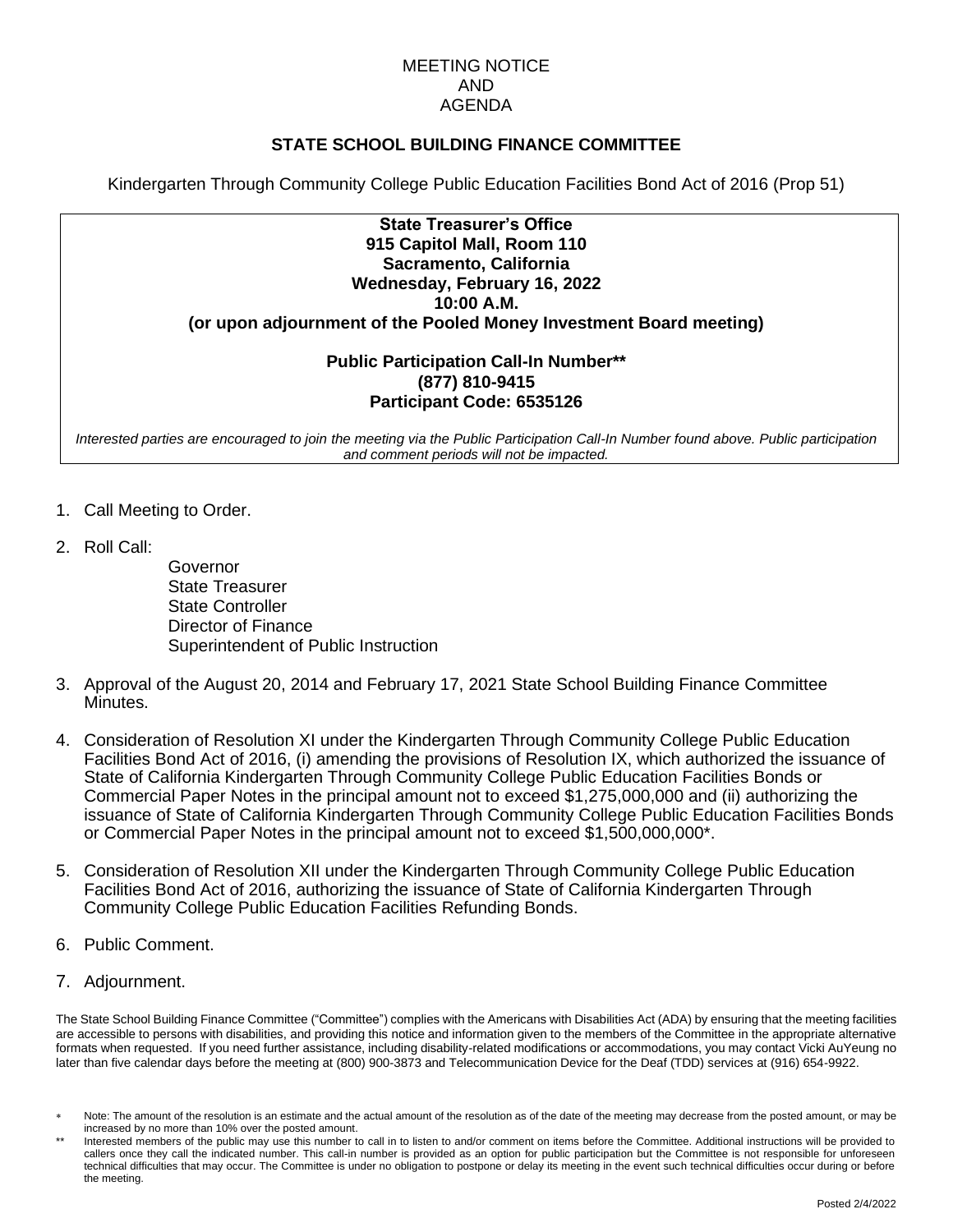Questions or requests for additional information prior to the Committee meeting may be referred to Vicki AuYeung of the State Treasurer's Office, 915 Capitol Mall, Room 261, Sacramento, CA 95814 at (800) 900-3873. The meeting notice and agenda will be posted at the websit[e www.treasurer.ca.gov.](http://www.treasurer.ca.gov/)